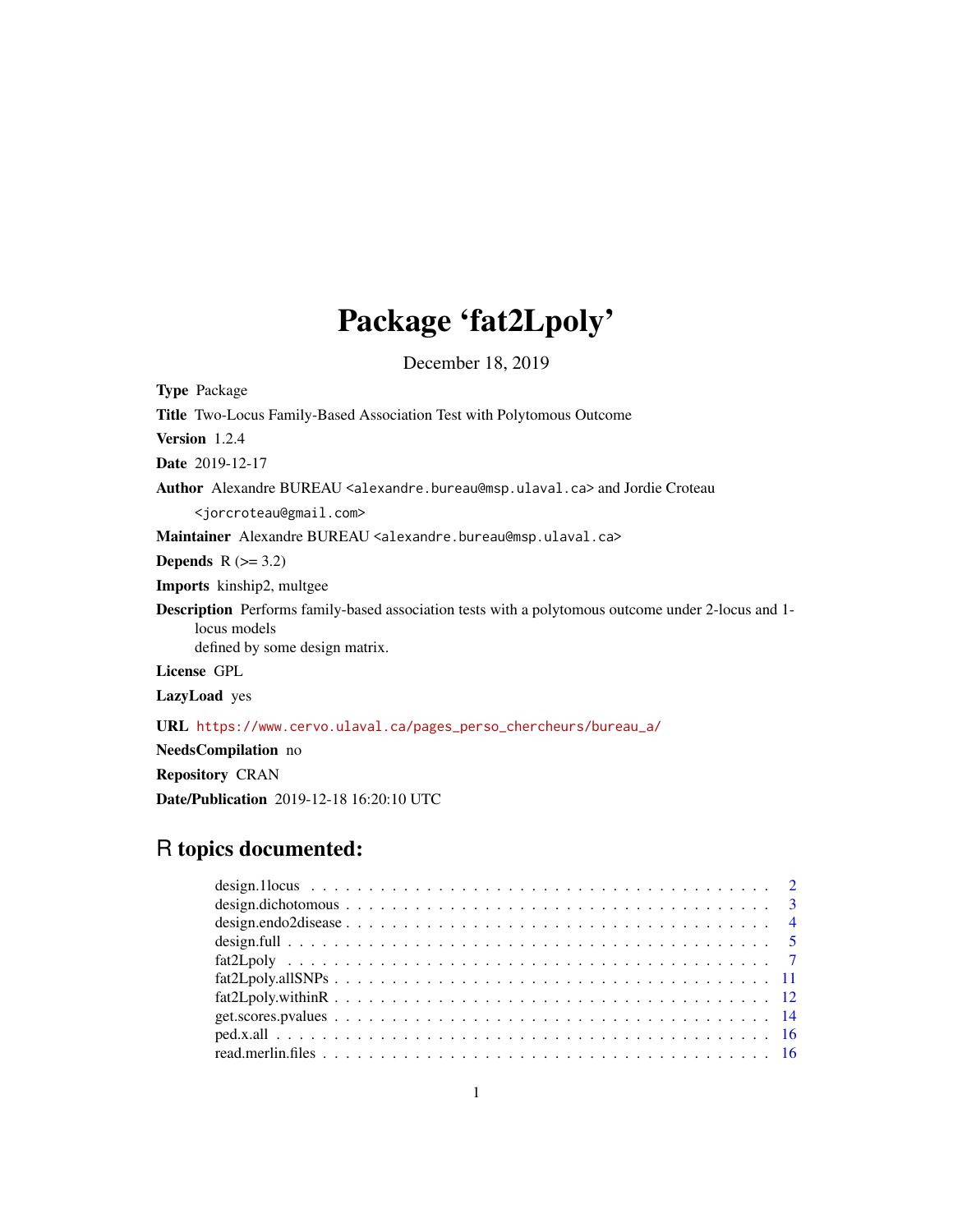#### <span id="page-1-0"></span>**Index** 2008 **[19](#page-18-0)99**

design.1locus *Setting-up design matrices for a polytomous model with a single biallelic marker.*

#### Description

This function sets up two identical lists of three design matrices, one for each linear predictor of the logit of the three outcome levels defined by the combination of two dichotomous traits against the reference level (0,0) under a model with the main effect of a single biallelic marker.

#### Usage

design.1locus(x, par.constrained, constraints)

#### Arguments

| $\mathsf{x}$    | A numeric vector of values representing genotypes of a biallelic marker. The two<br>homozygous genotypes must be coded 0 and 1, and the heterozygous genotype<br>value depends on the genetic model: $0$ (recessive), $1/2$ (allelic) or $1$ (dominant).                                                                                                                                    |
|-----------------|---------------------------------------------------------------------------------------------------------------------------------------------------------------------------------------------------------------------------------------------------------------------------------------------------------------------------------------------------------------------------------------------|
| par.constrained |                                                                                                                                                                                                                                                                                                                                                                                             |
|                 | Optional matrix of dimensions $(n, levels-1)$ x nc specifying the parameter $(1,$<br>2 or 3) in the linear predictor for each level involved in the nc constraints BE-<br>TWEEN the logistic models for different levels of the response variable, one<br>constraint per column. This functionality is not yet implemented.                                                                 |
| constraints     | Optional matrix of dimensions (n. levels-1) x nc specifying the nc linear con-<br>straints BETWEEN the logistic models for different levels of the response vari-<br>able, involving the parameters specified in par constrained, one constraint<br>per column. A 0 means that the corresponding parameter is not involved in the<br>constraint. This functionality is not yet implemented. |

#### Details

Let  $Y_1$  and  $Y_2$  be binary variables coding the presence (1) or absence (0) of the two traits (e.g. and endophenotype and a disease trait, respectively). The linear predictors (without intercept) of the logistic functions between outcome levels and the reference level  $Y_1 = 0$  and  $Y_2 = 0$  are as follows:

 $Y_1 = 1, Y_2 = 0 : \beta_{11} X$  $Y_1 = 0, Y_2 = 1 : \beta_{21} X$  $Y_1 = 1, Y_2 = 1 : \beta_{31} X$ 

The vector  $X$  constitute the design matrix for each linear predictor of the above model.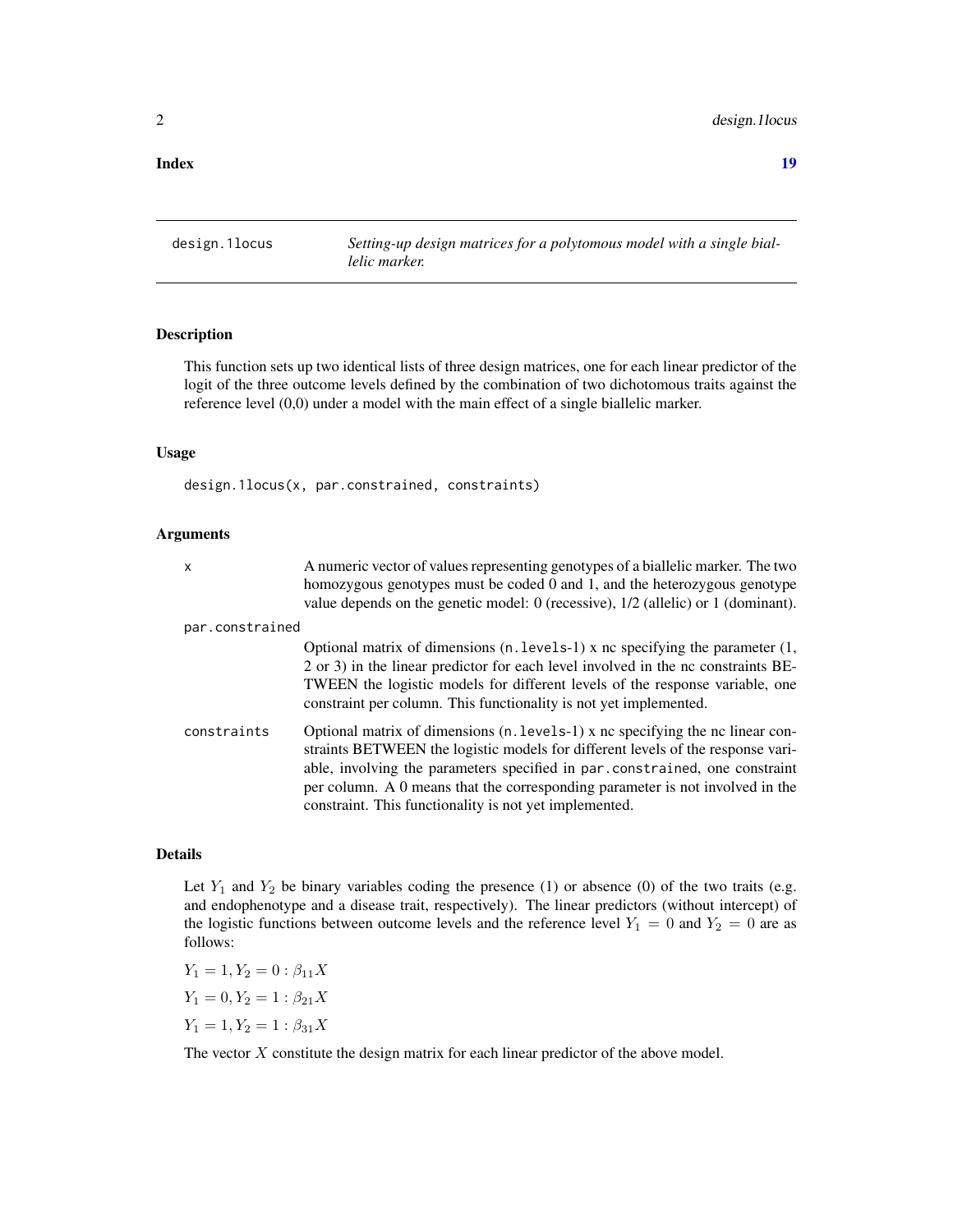#### <span id="page-2-0"></span>Value

| x.e     | List of 3 design matrices containing the vector $X$                                                                           |
|---------|-------------------------------------------------------------------------------------------------------------------------------|
| x.loc.e | list of character strings containing the indices of the variables in x involved in<br>each term of the model, <i>i.e.</i> "1" |
| x.1     | identical to x.e                                                                                                              |
| x.loc.l | identical to x.1                                                                                                              |

#### Author(s)

Alexandre Bureau <alexandre.bureau@msp.ulaval.ca>

### See Also

[fat2Lpoly](#page-6-1)[,design.full,](#page-4-1)[design.endo2disease](#page-3-1)

| design.dichotomous | Setting-up the design matrix for a logistic model with two biallelic |
|--------------------|----------------------------------------------------------------------|
|                    | markers.                                                             |

#### Description

This function sets up two identical lists, each containing a design matrix for the linear predictor of the logit of a dichotomous outcome under a full logistic model with main effects and product terms for two biallelic markers.

#### Usage

```
design.dichotomous(x,...)
```
#### Arguments

| $\mathbf{x}$            | A 2-column matrix of numeric values representing genotypes of biallelic mark-                                                                         |
|-------------------------|-------------------------------------------------------------------------------------------------------------------------------------------------------|
|                         | ers, with one column per marker and one row per subject. The two homozygous                                                                           |
|                         | genotypes must be coded 0 and 1, and the heterozygous genotype value depends<br>on the genetic model: 0 (recessive), $1/2$ (allelic) or 1 (dominant). |
| $\cdot$ $\cdot$ $\cdot$ | Additional arguments will be ignored, but must be allowed for compatibility<br>with other design functions.                                           |

#### Details

The linear predictors (without intercept) of the logistic function for  $Y = 1$  against the reference level  $Y = 0$  has the form:

 $\eta_{11}X_1 + \eta_{12}X_2 + \eta_{13}X_1X_2$ 

The design matrix for the above model is constructed by this function.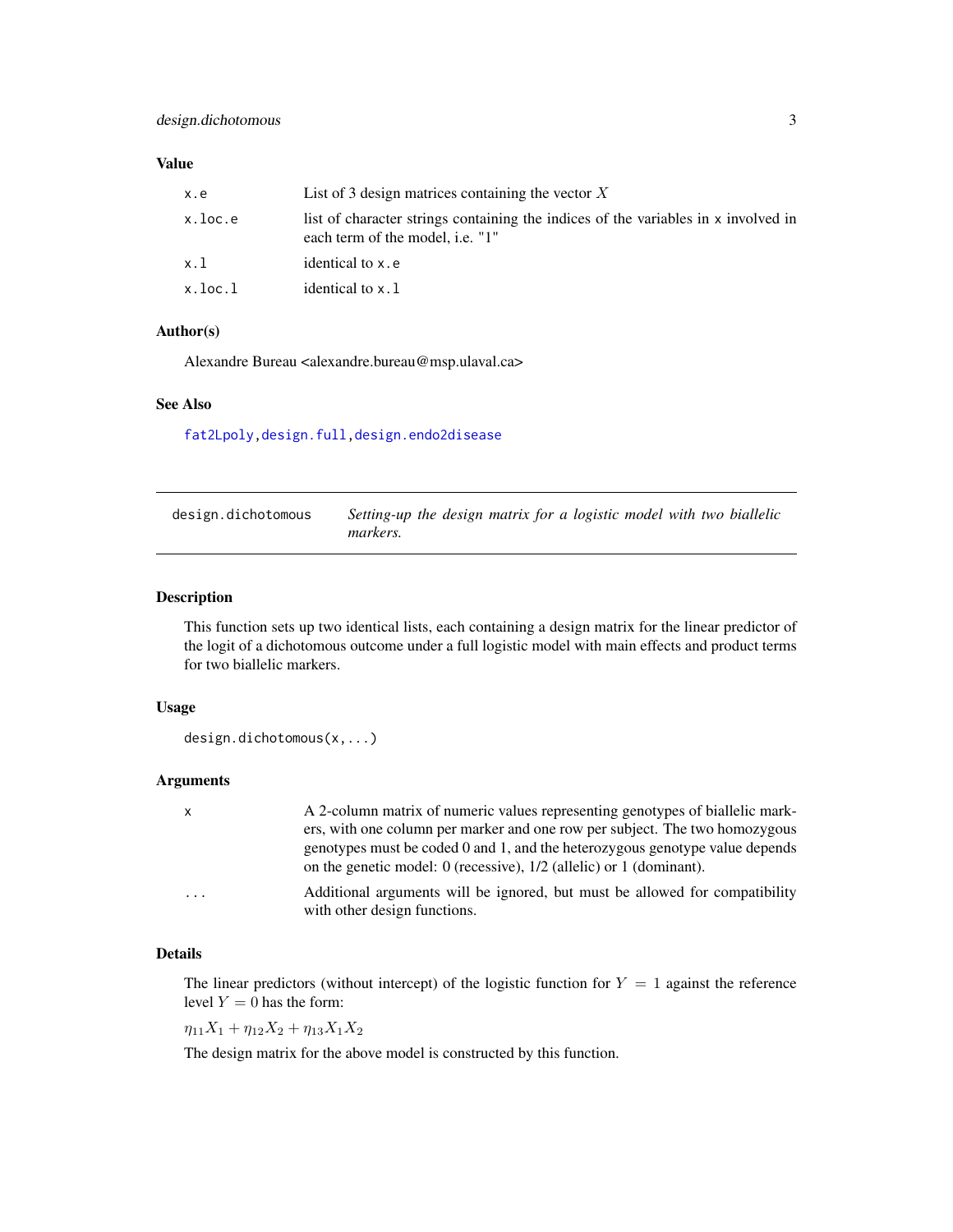#### <span id="page-3-0"></span>Value

| x.e     | List containing the single design matrix with all terms forming the full 2-locus<br>logistic model                    |
|---------|-----------------------------------------------------------------------------------------------------------------------|
| x.loc.e | list of character strings containing the indices of the variables in x involved in<br>each term of the logistic model |
| x.1     | identical to x.e                                                                                                      |
| x.loc.l | identical to x.1                                                                                                      |

#### Author(s)

Alexandre Bureau <alexandre.bureau@msp.ulaval.ca>

#### See Also

[fat2Lpoly](#page-6-1)[,design.full](#page-4-1)

<span id="page-3-1"></span>design.endo2disease *Setting-up design matrices for the endophenotype-to-disease model.*

#### Description

This function sets up two lists of three design matrices, one for each linear predictor of the logit of the three outcome levels defined by the combination of two dichotomous traits against the reference level (0,0) under the endophenotype-to-disease model of Bureau et al (2014). The design matrices in the first list contain all terms forming the model, and those in the second list contain all main effect and product terms appearing in the model.

#### Usage

design.endo2disease(x, par.constrained, constraints)

#### Arguments

| X               | A matrix of dimensions $2 \times n$ of numeric values representing genotypes of bial-<br>lelic markers, with one column per marker and one row per subject. The two<br>homozygous genotypes must be coded 0 and 1, and the heterozygous genotype<br>value depends on the genetic model: $0$ (recessive), $1/2$ (allelic) or $1$ (dominant).                                                 |
|-----------------|---------------------------------------------------------------------------------------------------------------------------------------------------------------------------------------------------------------------------------------------------------------------------------------------------------------------------------------------------------------------------------------------|
| par.constrained |                                                                                                                                                                                                                                                                                                                                                                                             |
|                 | Optional matrix of dimensions $(n. levels-1)$ x nc specifying the parameter $(1 \text{ or }$<br>2) in the linear predictor for each level involved in the nc constraints BETWEEN<br>the logistic models for different levels of the response variable, one constraint<br>per column. This functionality is not yet implemented.                                                             |
| constraints     | Optional matrix of dimensions (n. levels-1) x nc specifying the nc linear con-<br>straints BETWEEN the logistic models for different levels of the response vari-<br>able, involving the parameters specified in par constrained, one constraint<br>per column. A 0 means that the corresponding parameter is not involved in the<br>constraint. This functionality is not yet implemented. |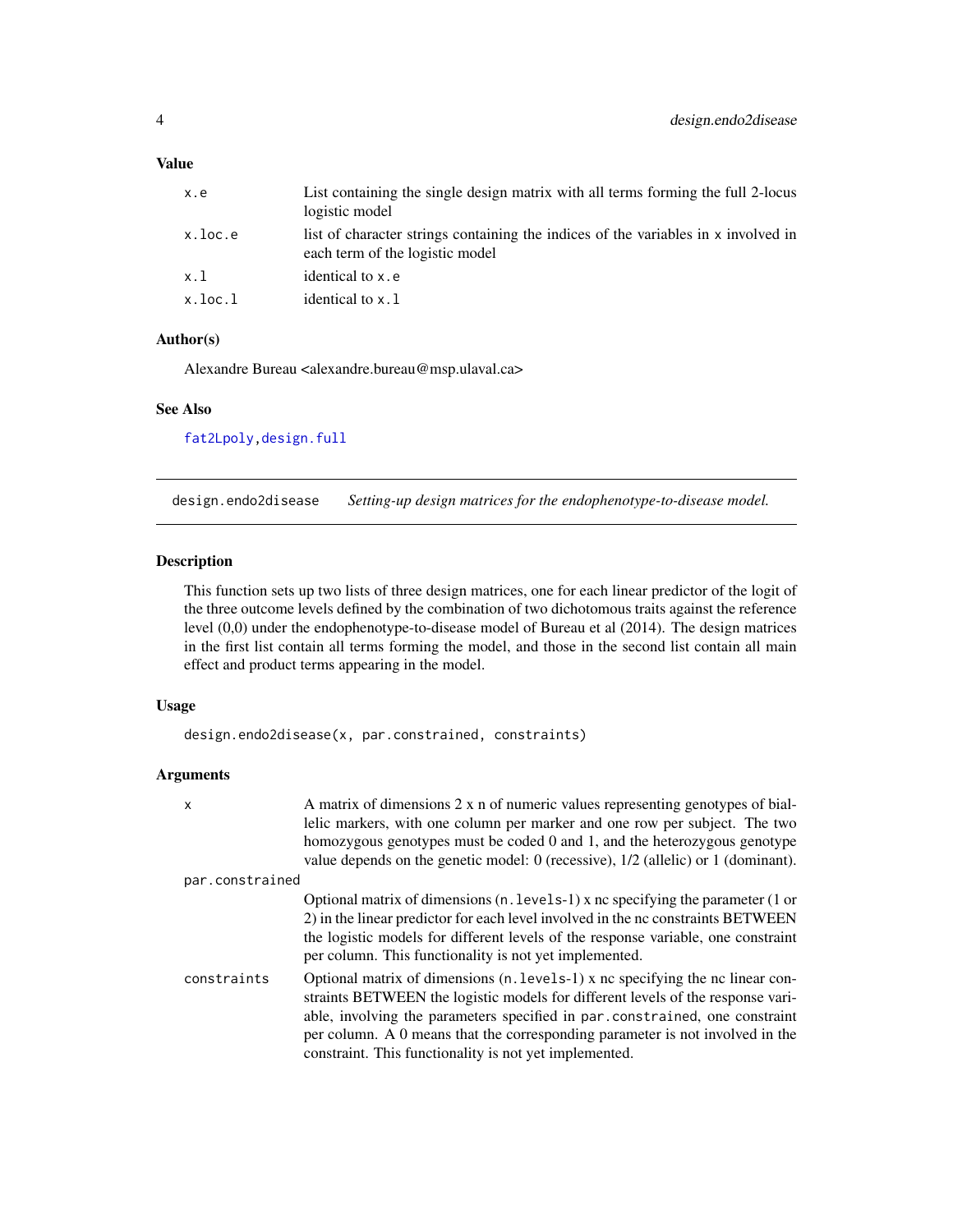#### <span id="page-4-0"></span>design.full 5

#### Details

Let  $Y_1$  and  $Y_2$  be binary variables coding the presence (1) or absence (0) of the endophenotype and the disease trait, respectively. The linear predictors (without intercept) of the logistic functions between outcome levels and the reference level  $Y_1 = 0$  and  $Y_2 = 0$  specified by the endophenotypeto-disease model are as follows:

```
Y_1 = 1, Y_2 = 0: \beta_{11}X_1 + \beta_e X_1(1 - X_2)Y_1 = 0, Y_2 = 1 : \beta_{21} X_1Y_1 = 1, Y_2 = 1 : \beta_{31}X_1 + \beta_{33}X_1X_2
```
The design matrices for the above model are constructed by this function.

#### Value

| x.e           | List of 3 design matrices containing all terms forming the endophenotype-to-<br>disease model                                         |
|---------------|---------------------------------------------------------------------------------------------------------------------------------------|
| x.loc.e       | list of character strings containing the indices of the variables in x involved in<br>each term of the endophenotype-to-disease model |
| x.1           | List of 3 design matrices containing the terms $X_1$ , $X_2$ and $X_1X_2$ appearing in<br>the endophenotype-to-disease model.         |
| $x.$ loc. $1$ | list of character strings containing the indices of the variables in x involved in<br>each term in the list $x \cdot 1$               |

#### Author(s)

Alexandre Bureau <alexandre.bureau@msp.ulaval.ca>

#### References

Bureau A., Croteau J., Chagnon, Y.C., Roy, M.-A. and Maziade, M. Extension of the Generalized Disequilibrium Test to polytomous phenotypes and two locus models. Frontiers in Genetics, 5: Article 258.

#### See Also

[fat2Lpoly](#page-6-1)[,design.full](#page-4-1)

<span id="page-4-1"></span>

| design.full | Setting-up design matrices for a full polytomous model with two bial- |
|-------------|-----------------------------------------------------------------------|
|             | lelic markers.                                                        |

#### Description

This function sets up two identical lists of three design matrices, one for each linear predictor of the logit of the three outcome levels defined by the combination of two dichotomous traits against the reference level (0,0) under a full model with main effects and product terms for two biallelic markers.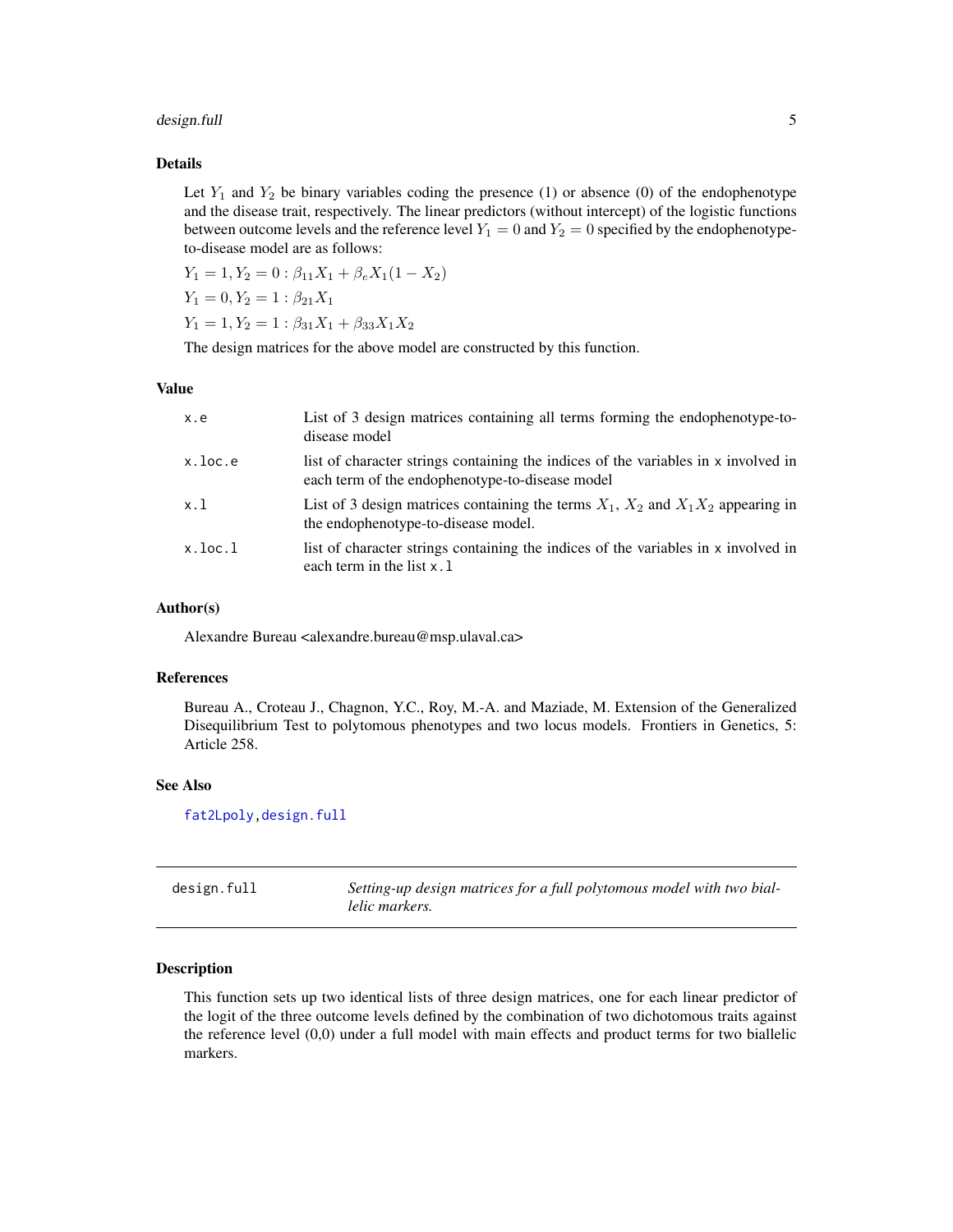#### Usage

design.full(x, par.constrained, constraints)

#### Arguments

| $\mathsf{x}$    | A 2-column matrix of numeric values representing genotypes of biallelic mark-        |
|-----------------|--------------------------------------------------------------------------------------|
|                 | ers, with one column per marker and one row per subject. The two homozygous          |
|                 | genotypes must be coded 0 and 1, and the heterozygous genotype value depends         |
|                 | on the genetic model: 0 (recessive), $1/2$ (allelic) or 1 (dominant).                |
| par.constrained |                                                                                      |
|                 | Optional matrix of dimensions $(n. levels-1)$ x nc specifying the parameter $(1, 1)$ |
|                 | 2 or 3) in the linear predictor for each level involved in the nc constraints BE-    |
|                 | TWEEN the logistic models for different levels of the response variable, one         |
|                 | constraint per column. This functionality is not yet implemented.                    |
| constraints     | Optional matrix of dimensions $(n, levels-1)$ x no specifying the no linear con-     |
|                 | straints BETWEEN the logistic models for different levels of the response vari-      |
|                 | able, involving the parameters specified in par.constrained, one constraint          |
|                 | per column. A 0 means that the corresponding parameter is not involved in the        |
|                 | constraint. This functionality is not yet implemented.                               |

#### Details

Let  $Y_1$  and  $Y_2$  be binary variables coding the presence (1) or absence (0) of the two traits (e.g. and endophenotype and a disease trait, respectively). The linear predictors (without intercept) of the logistic functions between outcome levels and the reference level  $Y_1 = 0$  and  $Y_2 = 0$  for the full model are as follows:

 $Y_1 = 1, Y_2 = 0$ :  $\beta_{11}X_1 + \beta_{12}X_2 + \beta_{13}X_1X_2$  $Y_1 = 0, Y_2 = 1 : \beta_{21}X_1 + \beta_{22}X_2 + \beta_{23}X_1X_2$  $Y_1 = 1, Y_2 = 1 : \beta_{31}X_1 + \beta_{32}X_2 + \beta_{33}X_1X_2$ 

The design matrices for the above model are constructed by this function.

#### Value

| x.e           | List of 3 design matrices containing all terms forming the full model                                             |
|---------------|-------------------------------------------------------------------------------------------------------------------|
| x.loc.e       | list of character strings containing the indices of the variables in x involved in<br>each term of the full model |
| x.1           | identical to x.e                                                                                                  |
| $x.$ loc. $1$ | identical to x.1                                                                                                  |

#### Author(s)

Alexandre Bureau <alexandre.bureau@msp.ulaval.ca>

#### References

Bureau A., Croteau J., Chagnon, Y.C., Roy, M.-A. and Maziade, M. Extension of the Generalized Disequilibrium Test to polytomous phenotypes and two locus models. Frontiers in Genetics, 5: Article 258.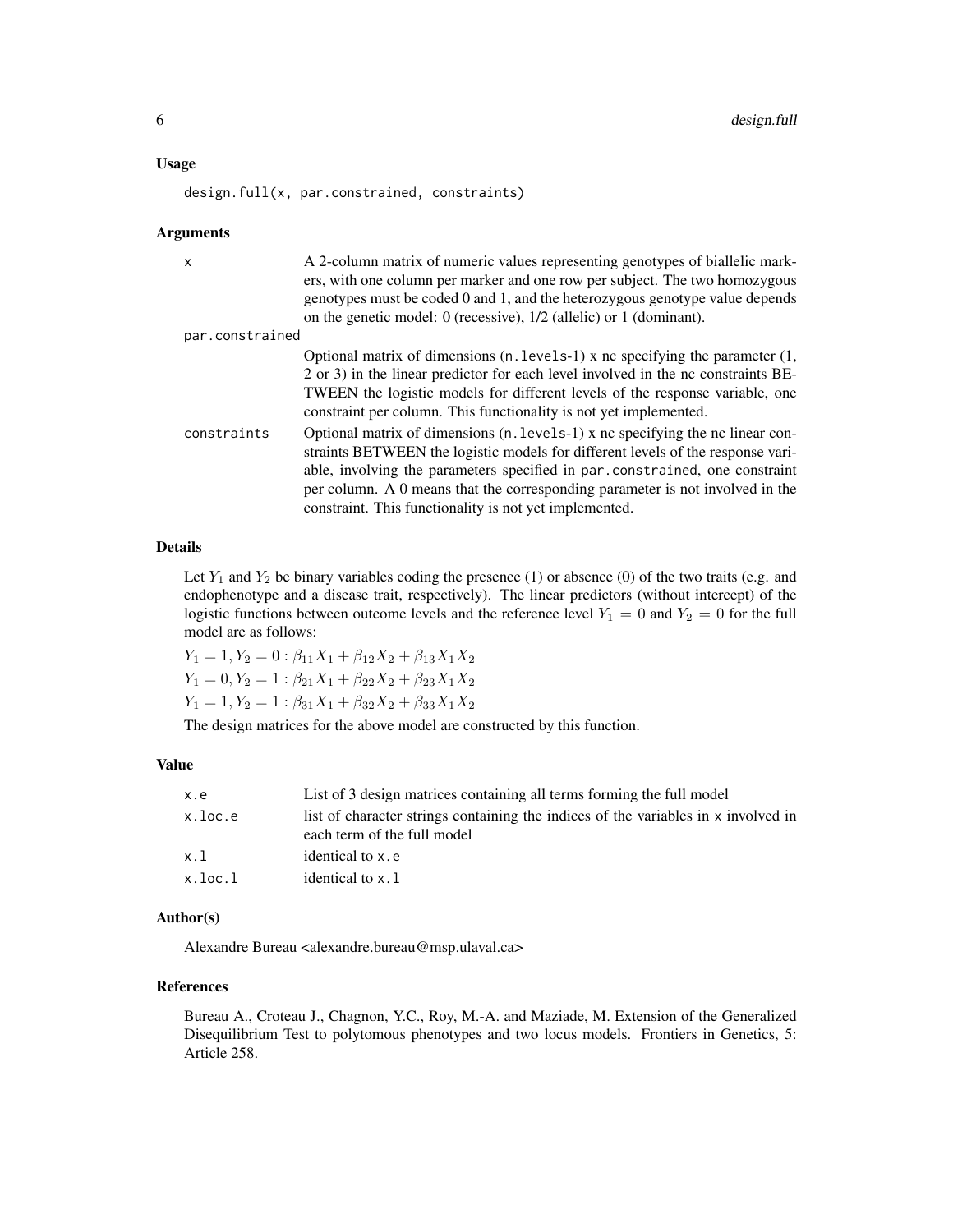#### <span id="page-6-0"></span>fat2Lpoly 7

#### See Also

[fat2Lpoly](#page-6-1)[,design.endo2disease](#page-3-1)

<span id="page-6-1"></span>fat2Lpoly *Two-locus Family-based Association Test with Polytomous Outcome*

#### Description

Performs family-based association tests with a polytomous outcome under 2-locus and 1-locus models as described in reference [1]. Various functions design.constraint to create design matrices are provided in this package. When SNP pairs are specified, the tested SNP is the second one of each pair, while the first one is considered the conditioning SNP. The function may also perform one-locus tests if individual SNPs are specified instead of SNP pairs.

#### Usage

```
fat2Lpoly(pedfilenames, datfilenames, freq.data, ibdfilenames = NULL,
          snp.names.mat, ibd.loci = NULL, joint.tests = NULL,
  contingency.file = FALSE, design.constraint,
 par.constrained, constraints, pairweights=calcule.poids.alphafixe,
  lc = NULL, alpha = NULL)
```
#### Arguments

| pedfilenames | vector of 1 or 2 (the number of loci involved in the design function) charac-<br>ter strings giving the names of the pedigree files in Merlin format (see Merlin<br>website $[2]$ ). Put the full path of the files if they are not in the current working<br>directory. If the phenotype is polytomous with 4 levels created by all combi-<br>nations of two dichotomous phenotypic variables $Y_1$ and $Y_2$ , then the sixth and<br>seventh columns of each file are respectively for $Y_1$ (e.g. the endophenotype)<br>and $Y_2$ (e.g. the disease phenotype). |
|--------------|--------------------------------------------------------------------------------------------------------------------------------------------------------------------------------------------------------------------------------------------------------------------------------------------------------------------------------------------------------------------------------------------------------------------------------------------------------------------------------------------------------------------------------------------------------------------|
| datfilenames | vector of 1 or 2 (the number of loci involved in the design function) character<br>strings giving the names of the Merlin format data files corresponding to the<br>pedigree files.                                                                                                                                                                                                                                                                                                                                                                                |
| freq.data    | Either $(1)$ a vector of 1 or 2 (the number of loci involved in the design function)<br>character strings giving the names of the allele frequency files corresponding to<br>the pedigree files. These files must be in Merlin Classic format. or $(2)$ a list of<br>length 1 or 2 (the number of loci involved in the design function), each element<br>of which is a numeric vector of length 'number of SNPs in datfilenames' and<br>specifies each SNP's minor allele.                                                                                         |
| ibdfilenames | vector of 1 or 2 (the number of loci involved in the design function) character<br>strings giving the names of the Merlin format ibd files corresponding to the pedi-<br>gree files. If NULL (the default), then we use the kinship coefficients multiplied<br>by two, instead of the expectation of the IBD probabilities, in the computation<br>of the score statistics. The kinship coefficients are obtained using the function<br>kinship from the package kinship2.                                                                                          |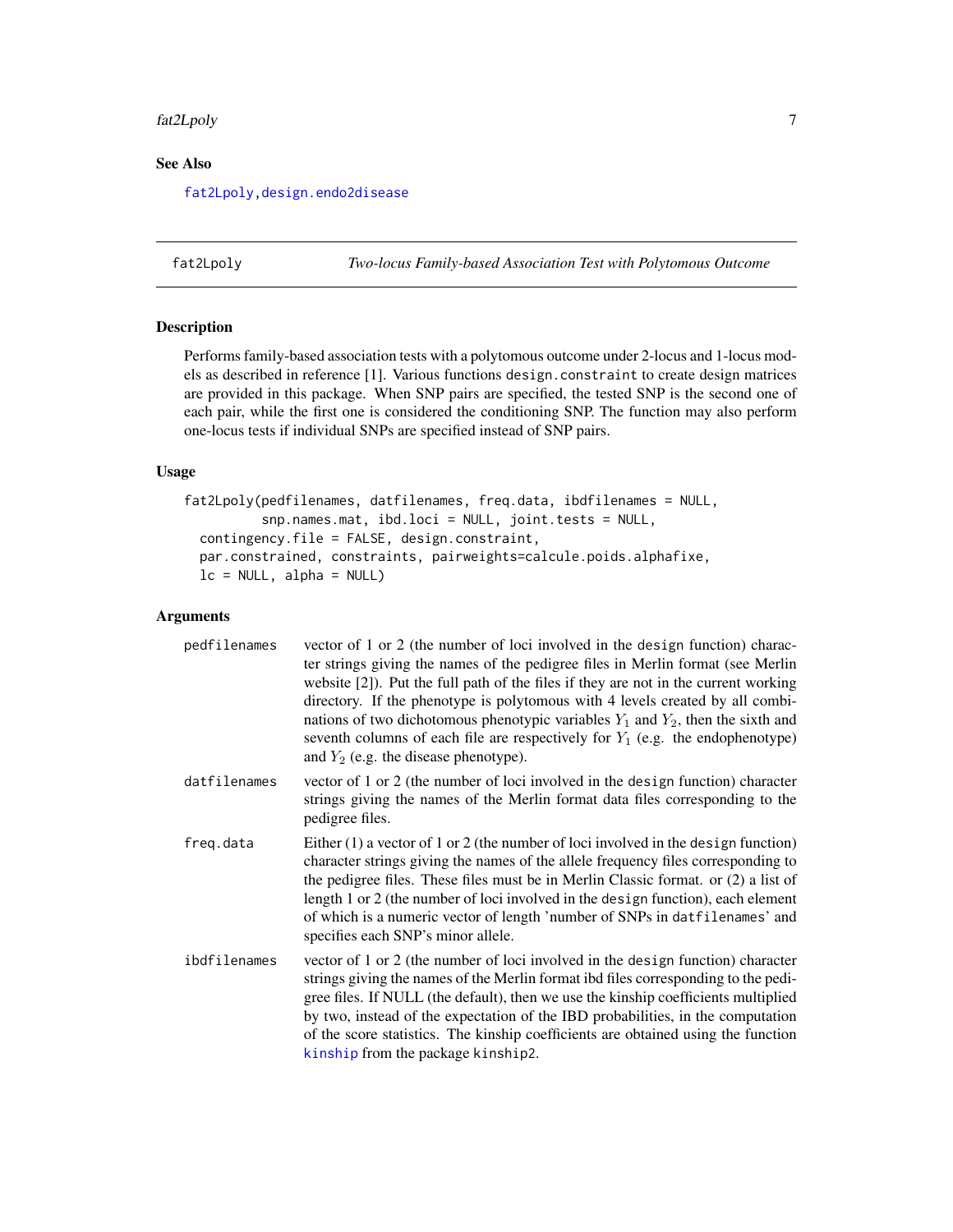| snp.names.mat     | matrix of one or two columns giving the names of the SNPs (if one column<br>matrix) or pairs of SNPs (if two columns matrix) to be analyzed. These SNPs<br>represent all or part of the SNPs in the data files datfilenames.                                                                                                                                                                                                                                                                                                                                                                                                                                                                                                                                                         |
|-------------------|--------------------------------------------------------------------------------------------------------------------------------------------------------------------------------------------------------------------------------------------------------------------------------------------------------------------------------------------------------------------------------------------------------------------------------------------------------------------------------------------------------------------------------------------------------------------------------------------------------------------------------------------------------------------------------------------------------------------------------------------------------------------------------------|
| ibd.loci          | matrix of the same dimensions as snp. names. mat, giving the respective names<br>of the markers (used to obtain the IBD results) closest to the corresponding<br>SNPs. The marker names must be written exactly the same as in the ibd files<br>ibdfilenames for extraction of IBD data. If the IBD data are specified by<br>genetic positions instead of marker names, then for each SNP, specify the genetic<br>position where IBD was inferred which is closest to the corresponding SNP. If<br>NULL (the default), then we use the kinship coefficients multiplied by two,<br>instead of the expectation of the IBD probabilities, in the computation of the<br>score statistics. The kinship coefficients are obtained using the function kinship<br>from the package kinship2. |
| joint.tests       | list of vectors of numbers between 1 and the total number of parameters in the<br>design function. Each vector gives parameter indices to test the corresponding<br>parameters jointly. The default is not to perform any joint test.                                                                                                                                                                                                                                                                                                                                                                                                                                                                                                                                                |
| contingency.file  |                                                                                                                                                                                                                                                                                                                                                                                                                                                                                                                                                                                                                                                                                                                                                                                      |
|                   | if 'TRUE' (default is 'FALSE'), then a file called descriptive_statistics'date_and_time'.txt<br>is created and contingency tables with the numbers of subjects per level are pro-<br>gressively added to this file.                                                                                                                                                                                                                                                                                                                                                                                                                                                                                                                                                                  |
| design.constraint |                                                                                                                                                                                                                                                                                                                                                                                                                                                                                                                                                                                                                                                                                                                                                                                      |
|                   | function building the design matrices WITHIN each category, for constraints<br>specific to each category. It also returns the design matrices comprising only<br>the loci main effects that are used for computing the covariances. An attribute<br>n. levels must be added within the function, to the object it returns.                                                                                                                                                                                                                                                                                                                                                                                                                                                           |
| par.constrained   |                                                                                                                                                                                                                                                                                                                                                                                                                                                                                                                                                                                                                                                                                                                                                                                      |
|                   | Optional matrix of dimensions (n. levels-1) x nc specifying the parameter in<br>the linear predictor for each level involved in the nc constraints BETWEEN the<br>logistic models for different levels of the response variable, one constraint per<br>column. This functionality is not yet implemented.                                                                                                                                                                                                                                                                                                                                                                                                                                                                            |
| constraints       | Optional matrix of dimensions (n. levels-1) x nc specifying the nc linear con-<br>straints BETWEEN the logistic models for different levels of the response vari-<br>able, involving the parameters specified in par.constrained, one constraint<br>per column. A 0 means that the corresponding parameter is not involved in the<br>constraint. This functionality is not yet implemented.                                                                                                                                                                                                                                                                                                                                                                                          |
| pairweights       | function calculating the weights of the observation pair differences when condi-<br>tioning on the first SNP in the test of the second SNP in a SNP pair. Default is<br>calcule.poids.alphafixe, implementing the weighting function of equation (6) of<br>reference [1]. An alternative is calcule poids. Chen, implementing the weighting<br>function of equation $(7)$ of reference [1].                                                                                                                                                                                                                                                                                                                                                                                          |
| 1 <sup>c</sup>    | numerical identifier of the SNP (locus) on which to condition when testing<br>model terms. Defaults to NULL, or no conditioning.                                                                                                                                                                                                                                                                                                                                                                                                                                                                                                                                                                                                                                                     |
| alpha             | vector of length n. levels-1 of the coefficients of the polytomous logistic model<br>of association beween the phenotype and the conditionning SNP. Defaults to<br>NULL. If alpha = NULL and 1c is not NULL, an alpha is obtained by logistic<br>regression (multinomial logistic regression if n. levels>2) of the phenotype on<br>the genotype at locus 1c.                                                                                                                                                                                                                                                                                                                                                                                                                        |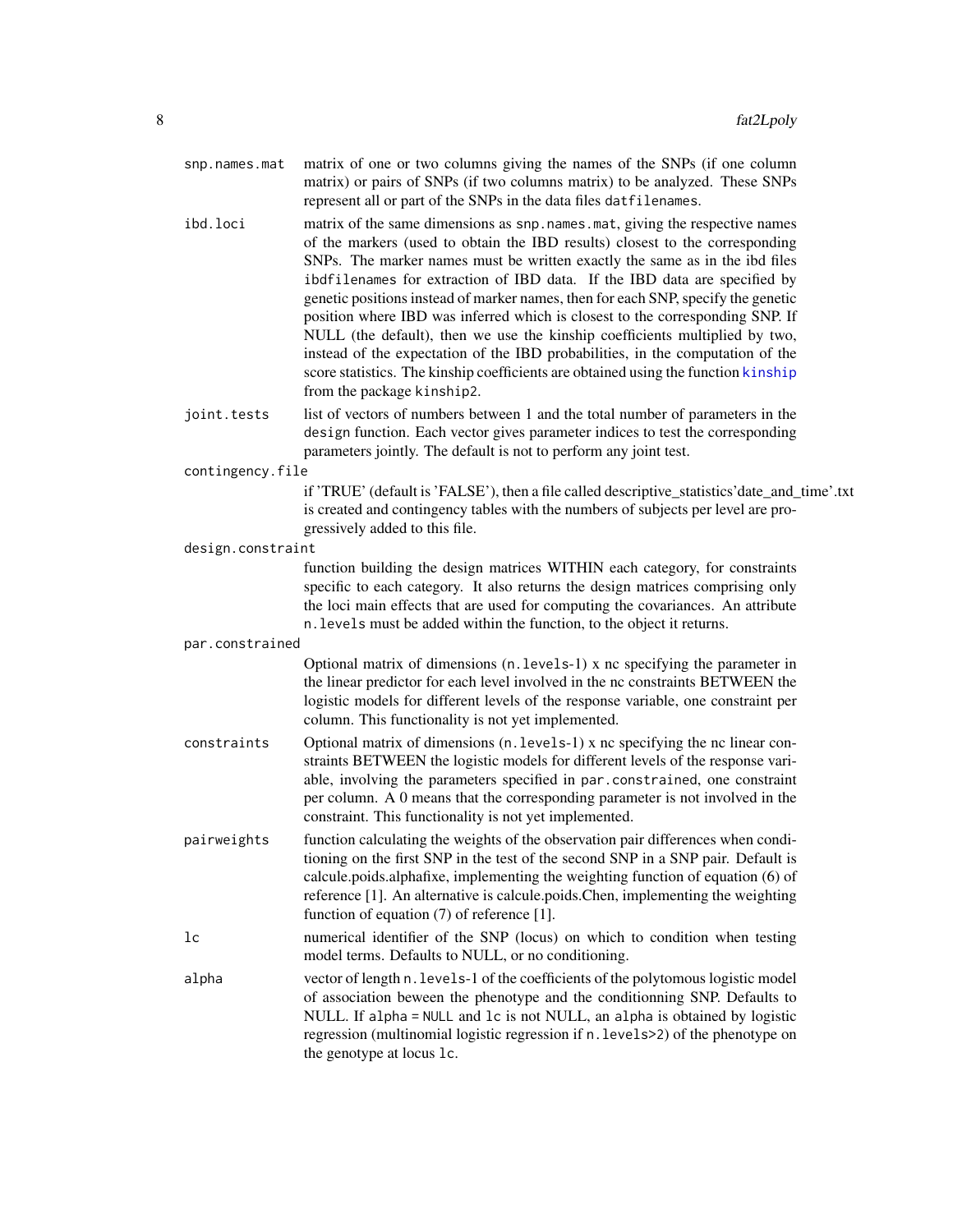#### <span id="page-8-0"></span>fat2Lpoly 9

#### Details

All subjects included in the pedigree files must also be found in the IBD files.

All fields in the pedigree files must be numeric. No letters allowed, even for family and subject ID's.

Families whose genotyped subjects are all in the same category (phenotype combination), are uninformative and will be excluded.

Conditioning on the first SNP in a SNP pair is implemented by weighting the observation pair differences according to a model of the polytomous outcome as a function of the first SNP genotypes. The function converting the coefficients of this regression model into weights is specified by the argument pairweights. The default function calcule.poids.alphafixe provided satisfactory power in simulations described in reference [1].

File "descriptive statistics'date and time'.txt" (will be created if contingency.file='TRUE'): For each tested SNP, it shows contingency tables of the subjects in the 2 or 4 different categories, first for all families together and then for each individual family.

If one or both of the arguments ibd.loci and ibdfilenames are left unspecified (or NULL, their default), then we use the kinship coefficients multiplied by two, instead of the expectation of the IBD probabilities, in the computation of the score statistics. The kinship coefficients are obtained using the function [kinship](#page-0-0) from the package kinship2.

#### Value

returns a list of five objects:

scores.covs.all.SNPs

list of length 'nrow(snp.names.mat)', each element of which contains the estimates of the scores and covariances of all the families.

#### p.values.scores

|                | data frame of p-values for all the SNPs or SNP pairs in snp. names. mat, for the<br>global test (all parameters tested jointly), the individual tests and other joint tests<br>specified by the argument joint. tests. The p-values are obtained from scores<br>summed over all families. These scores of individual tests are also included in<br>this data frame. |
|----------------|---------------------------------------------------------------------------------------------------------------------------------------------------------------------------------------------------------------------------------------------------------------------------------------------------------------------------------------------------------------------|
| MA.table       | data frame giving the minor allele numbers of all the SNPs contained in the<br>allele frequency files.                                                                                                                                                                                                                                                              |
| y1             | affection name extracted from first line of the data file(s)                                                                                                                                                                                                                                                                                                        |
| y <sub>2</sub> | affection name extracted from second line of the data file(s)                                                                                                                                                                                                                                                                                                       |

#### Author(s)

Alexandre Bureau and Jordie Croteau

#### References

1. Bureau A., Croteau J., Chagnon, Y.C., Roy, M.-A. and Maziade, M. Extension of the Generalized Disequilibrium Test to polytomous phenotypes and two locus models. Frontiers in Genetics, 5: Article 258. 2. http://www.sph.umich.edu/csg/abecasis/Merlin/tour/input\_files.html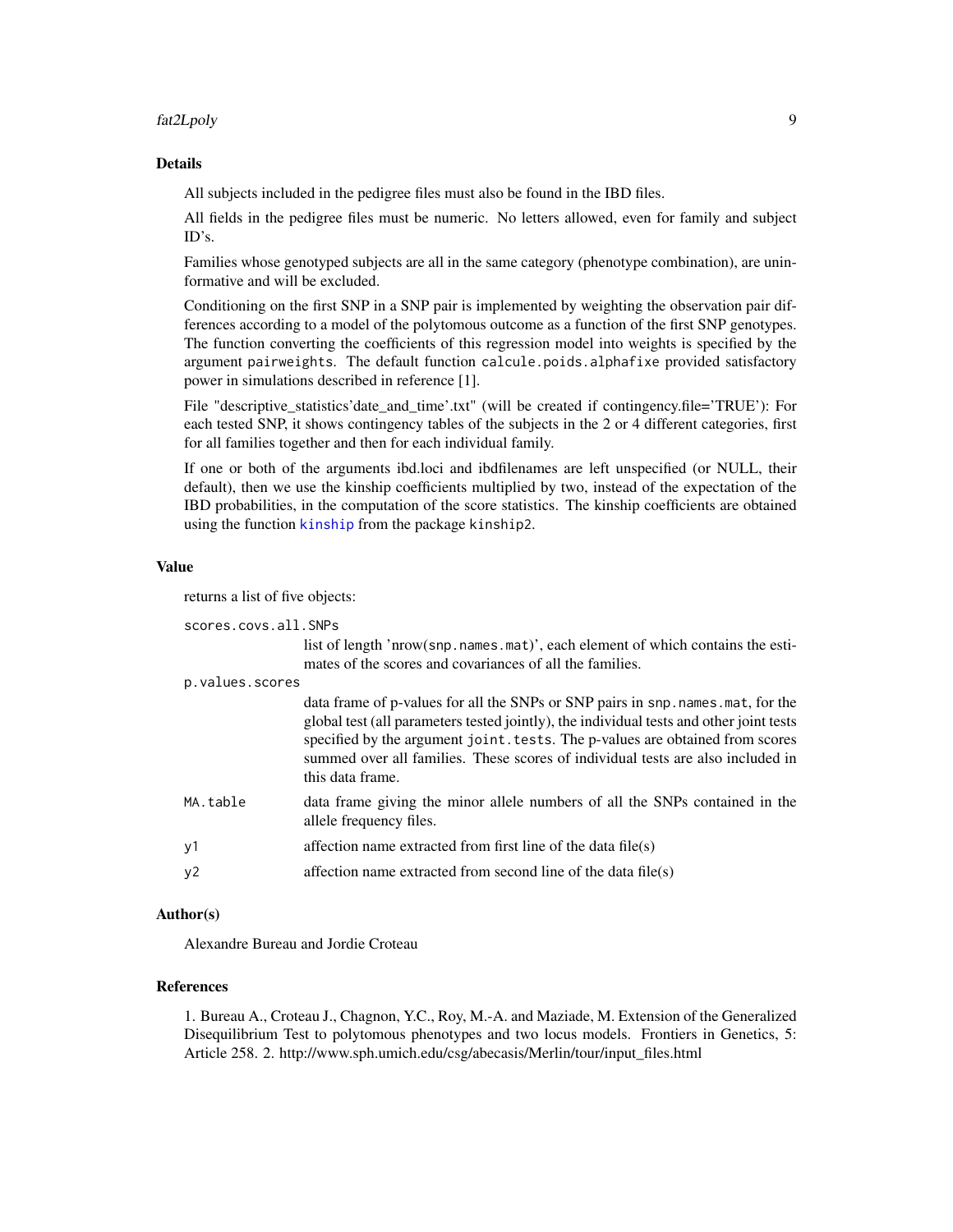#### See Also

[fat2Lpoly.withinR](#page-11-1)

#### Examples

```
path.data=paste(.libPaths()[which(unlist(lapply(.libPaths(),
function(x) length(grep("fat2Lpoly",dir(x)))))>0)],"/fat2Lpoly/extdata/",sep="")
if(length(path.data)>1) path.data=path.data[length(path.data)]
snps.anal=c("snp3.loc2","snp4.loc2")
microsat.names.loc2=c("2_3_mrk:","2_4_mrk:")
############ design.endo2disease with conditioning on locus 1 ################
## Not run:
joint.tests=list(c(2,5))
snp.names.mat=cbind(rep("snp4.loc1",length(snps.anal)),snps.anal)
microsat.names.mat=cbind(rep("1_4_mrk:",length(snps.anal)),microsat.names.loc2)
test=fat2Lpoly(pedfilenames=paste(path.data,c("loc1.ped","loc2.ped"),sep=""),
               datfilenames=paste(path.data,c("loc1.dat","loc2.dat"),sep=""),
   freq.data=paste(path.data,c("loc1.freq","loc2.freq"),sep=""),
               ibdfilenames=paste(path.data,c("loc1.ibd","loc2.ibd"),sep=""),
      snp.names.mat=snp.names.mat,ibd.loci=microsat.names.mat,
       joint.tests=joint.tests,contingency.file=TRUE,
      design.constraint=design.endo2disease,lc=1)
```
test\$p.values.scores

```
## End(Not run)
###############################################################################
################### design.endo2disease without conditioning ##################
joint.tests=list(c(2,5))
snp.names.mat=cbind(rep("snp4.loc1",length(snps.anal)),snps.anal)
microsat.names.mat=cbind(rep("1_4_mrk:",length(snps.anal)),microsat.names.loc2)
test=fat2Lpoly(pedfilenames=paste(path.data,c("loc1.ped","loc2.ped"),sep=""),
               datfilenames=paste(path.data,c("loc1.dat","loc2.dat"),sep=""),
  freq.data=paste(path.data,c("loc1.freq","loc2.freq"),sep=""),
               ibdfilenames=paste(path.data,c("loc1.ibd","loc2.ibd"),sep=""),
      snp.names.mat=snp.names.mat,ibd.loci=microsat.names.mat,
      joint.tests=joint.tests,contingency.file=FALSE,
      design.constraint=design.endo2disease)
test$p.values.scores
###############################################################################
################# design.full with conditioning on locus 1 ##################
## Not run:
joint.tests=list(c(2,3),c(5,6),c(8,9),c(2,3,5,6,8,9))
```

```
snp.names.mat=cbind(rep("snp4.loc1",length(snps.anal)),snps.anal)
microsat.names.mat=cbind(rep("1_4_mrk:",length(snps.anal)),microsat.names.loc2)
test=fat2Lpoly(pedfilenames=paste(path.data,c("loc1.ped","loc2.ped"),sep=""),
               datfilenames=paste(path.data,c("loc1.dat","loc2.dat"),sep=""),
```
<span id="page-9-0"></span>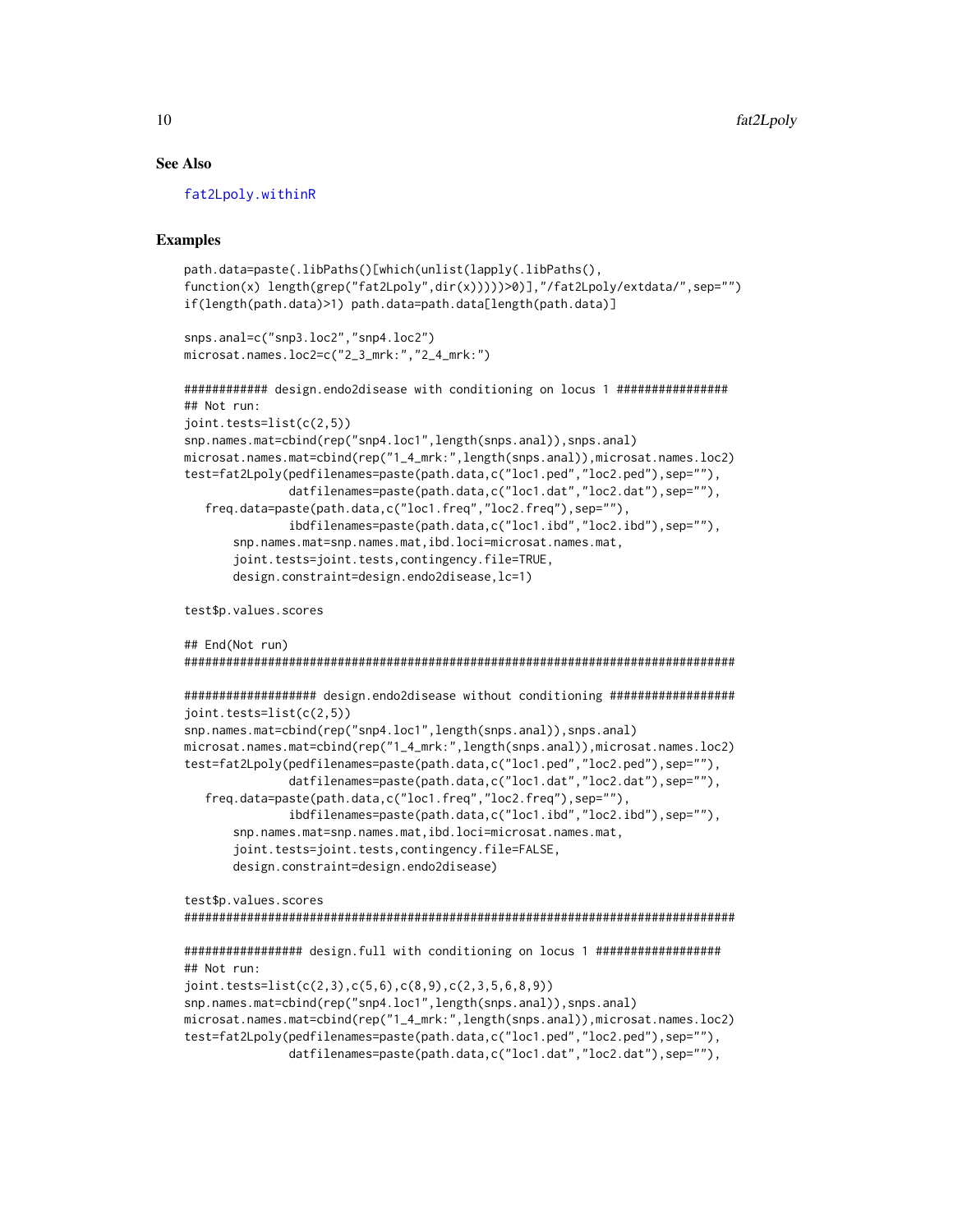```
freq.data=paste(path.data,c("loc1.freq","loc2.freq"),sep=""),
               ibdfilenames=paste(path.data,c("loc1.ibd","loc2.ibd"),sep=""),
      snp.names.mat=snp.names.mat,ibd.loci=microsat.names.mat,
      joint.tests=joint.tests,
               design.constraint=design.full,lc=1)
test$p.values.scores
## End(Not run)
##############################################################################
############################# design.1locus #################################
snp.names.mat=as.matrix(snps.anal)
microsat.names.mat=as.matrix(microsat.names.loc2)
test=fat2Lpoly(pedfilenames=paste(path.data,"loc2.ped",sep=""),
               datfilenames=paste(path.data,"loc2.dat",sep=""),
               freq.data=paste(path.data,"loc2.freq",sep=""),
  ibdfilenames=paste(path.data,"loc2.ibd",sep=""),
      snp.names.mat=snp.names.mat,ibd.loci=microsat.names.mat,
  design.constraint=design.1locus)
test$p.values.scores
##############################################################################
############# design.dichotomous with conditioning on locus 1 ##############
## Not run:
joint.tests=list(c(2,3))
snp.names.mat=cbind(rep("snp4.loc1",length(snps.anal)),snps.anal)
microsat.names.mat=cbind(rep("1_4_mrk:",length(snps.anal)),microsat.names.loc2)
test=fat2Lpoly(pedfilenames=paste(path.data,c("loc1.ped","loc2.ped"),sep=""),
               datfilenames=paste(path.data,c("loc1.dat","loc2.dat"),sep=""),
  freq.data=paste(path.data,c("loc1.freq","loc2.freq"),sep=""),
               ibdfilenames=paste(path.data,c("loc1.ibd","loc2.ibd"),sep=""),
      snp.names.mat=snp.names.mat,ibd.loci=microsat.names.mat,
      joint.tests=joint.tests,
               design.constraint=design.dichotomous,lc=1)
test$p.values.scores
## End(Not run)
##############################################################################
```
fat2Lpoly.allSNPs *Example results output by the function* fat2Lpoly.withinR

#### **Description**

This list is an example of output from the function fat2Lpoly.withinR. It is provided to test the function get.scores.pvalues by executing the example code in the get.scores.pvalues documentation.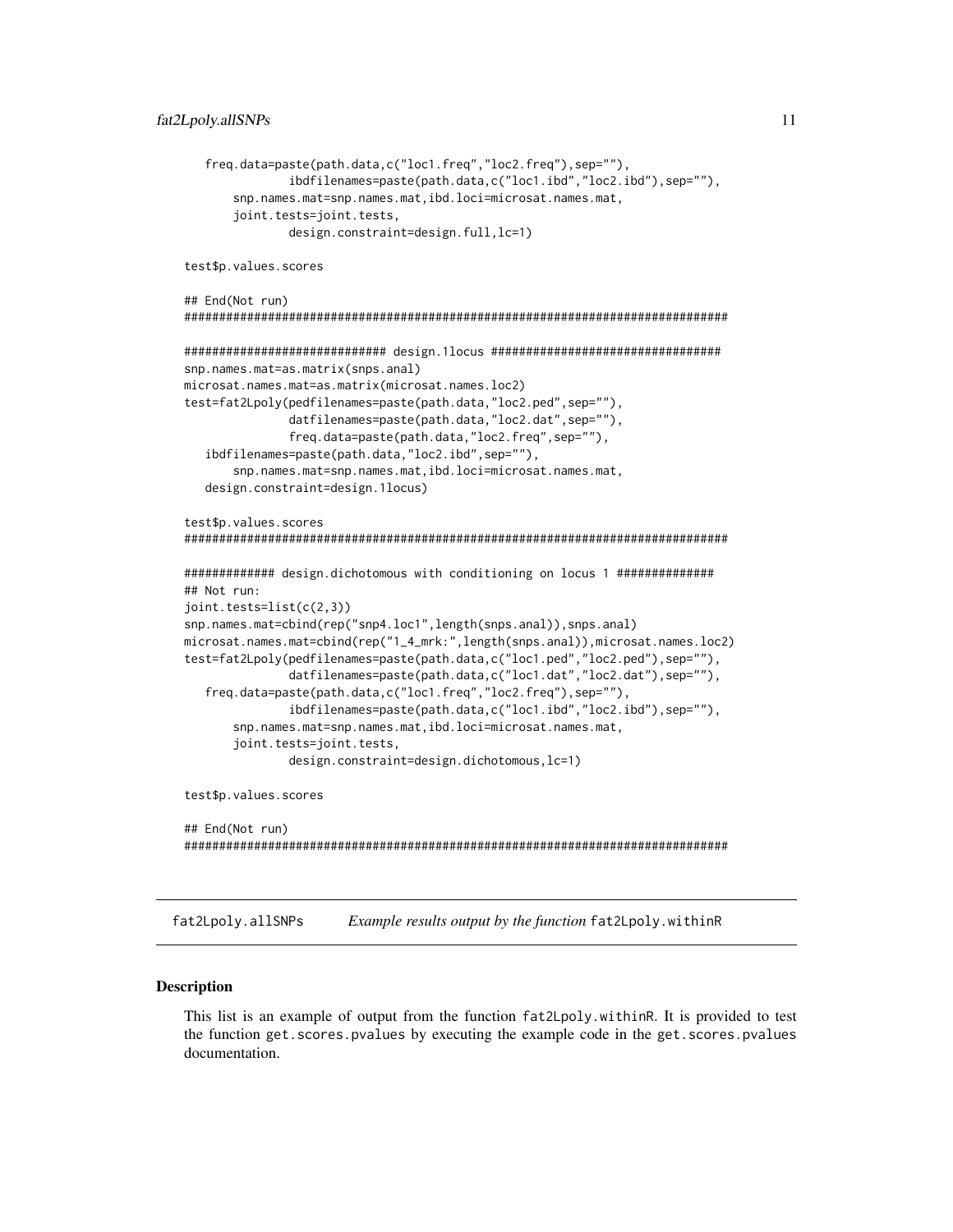#### Usage

data(fat2Lpoly.allSNPs)

#### Format

A list of two objects:

- scores.covs.all.SNPs list of length 'nrow(snp.names.mat)', each element of which contains the estimates of the scores and covariances of all the families.
- snp.names.mat (same matrix as provided as argument) matrix of one or two columns giving the names of the SNPs (if one column matrix) or pairs of SNPs (if two columns matrix) to be analyzed. These SNPs represent all or part of the SNPs in the data files datfilenames.

#### Examples

data(fat2Lpoly.allSNPs)

<span id="page-11-1"></span>

| fat2Lpoly.withinR | Two-locus Family-based Association Test with Polytomous Outcome |  |  |
|-------------------|-----------------------------------------------------------------|--|--|
|                   | (all arguments within $R$ )                                     |  |  |

#### Description

Same as fat2Lpoly except that the first four arguments of fat2Lpoly are replaced by one object having the format of the objects returned by read.merlin.files.

#### Usage

```
fat2Lpoly.withinR(ped.x.all, snp.names.mat, ibd.loci = NULL, contingency.file = FALSE,
                  design.constraint, par.constrained, constraints,
                  pairweights=calcule.poids.alphafixe, lc = NULL, alpha = NULL)
```
#### **Arguments**

| ped.x.all     | object returned by the function read. merlin. files or having the same format.                                                                                                                                                                                                                                                                                                                                                                                                                                                                                                                                                                                                                                                                                    |
|---------------|-------------------------------------------------------------------------------------------------------------------------------------------------------------------------------------------------------------------------------------------------------------------------------------------------------------------------------------------------------------------------------------------------------------------------------------------------------------------------------------------------------------------------------------------------------------------------------------------------------------------------------------------------------------------------------------------------------------------------------------------------------------------|
| snp.names.mat | matrix of one or two columns giving the names of the SNPs (if one column<br>matrix) or pairs of SNPs (if two columns matrix) to be analyzed. These SNPs<br>represent all or part of the SNPs in the data files datilenames.                                                                                                                                                                                                                                                                                                                                                                                                                                                                                                                                       |
| ibd.loci      | matrix of the same dimensions as snp. names. mat, giving the respective names<br>of the markers (used to obtain the IBD results) nearest to the corresponding<br>SNPs. The marker names must be written exactly the same as in the ibd files<br>ibdfilenames for extraction of IBD data. If the IBD data are specified by ge-<br>netic positions instead of marker names, this matrix must contain the genetic<br>positions of the markers instead of the marker names. If NULL (the default),<br>then we use the kinship coefficients multiplied by two, instead of the expec-<br>tation of the IBD probabilities, in the computation of the score statistics. The<br>kinship coefficients are obtained using the function kinship from the package<br>kinship2. |

<span id="page-11-0"></span>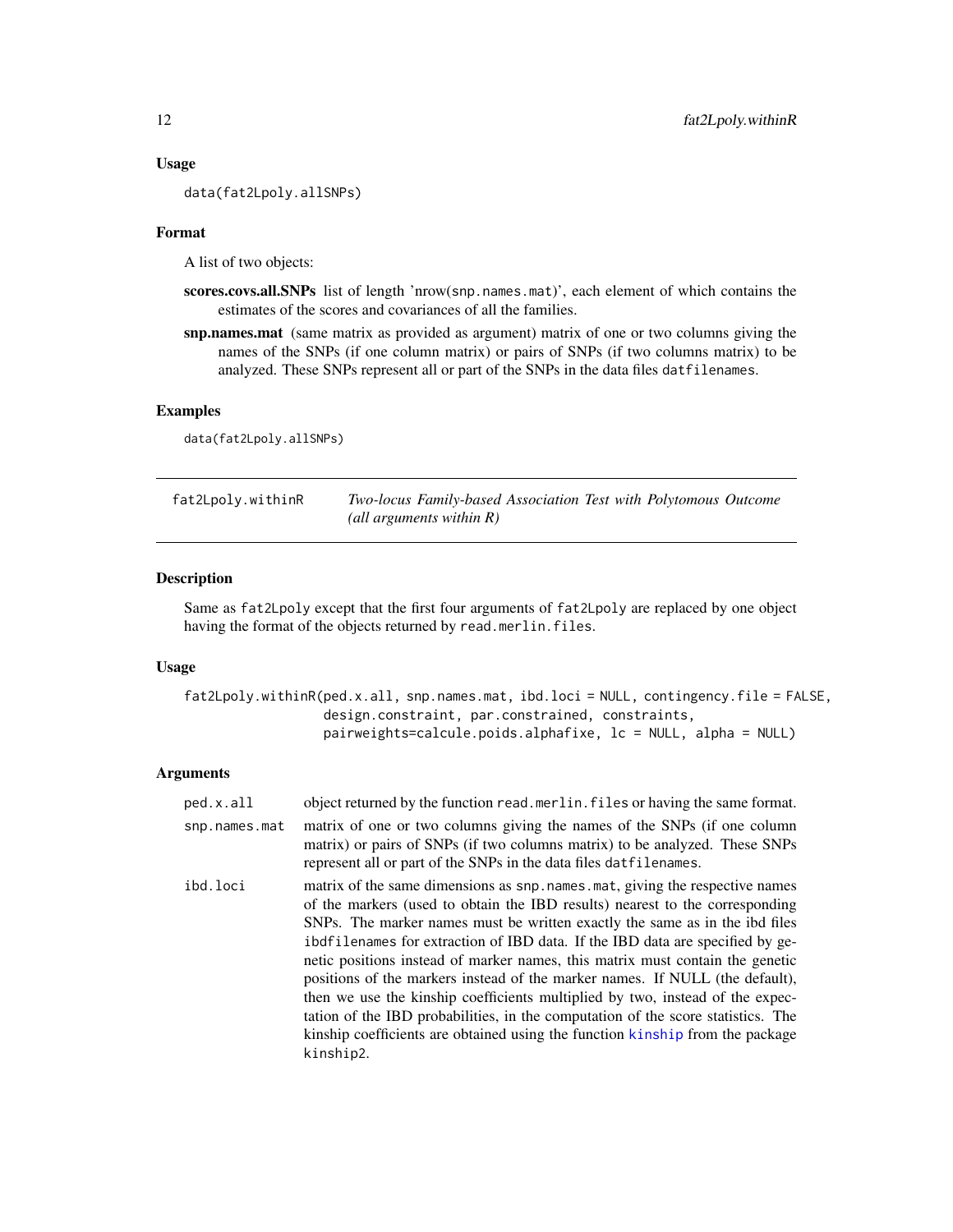<span id="page-12-0"></span>

| contingency.file  |                                                                                                                                                                                                                                                                                                                                                                                             |
|-------------------|---------------------------------------------------------------------------------------------------------------------------------------------------------------------------------------------------------------------------------------------------------------------------------------------------------------------------------------------------------------------------------------------|
|                   | if 'TRUE' (default is 'FALSE'), then a file called descriptive_statistics'date_and_time'.txt<br>is created and contingency tables with the numbers of subjects per level are pro-<br>gressively added to this file.                                                                                                                                                                         |
| design.constraint |                                                                                                                                                                                                                                                                                                                                                                                             |
|                   | function building the design matrices WITHIN each category, for constraints<br>specific to each category. It also returns the design matrices comprising only the<br>loci main effects that are used for computing the covariances.                                                                                                                                                         |
| par.constrained   |                                                                                                                                                                                                                                                                                                                                                                                             |
|                   | Optional matrix of dimensions (n. levels-1) x nc specifying the parameter in<br>the linear predictor for each level involved in the nc constraints BETWEEN the<br>logistic models for different levels of the response variable, one constraint per<br>column. This functionality is not yet implemented.                                                                                   |
| constraints       | Optional matrix of dimensions (n. levels-1) x nc specifying the nc linear con-<br>straints BETWEEN the logistic models for different levels of the response vari-<br>able, involving the parameters specified in par.constrained, one constraint<br>per column. A 0 means that the corresponding parameter is not involved in the<br>constraint. This functionality is not yet implemented. |
| pairweights       | function calculating the weights of the observation pair differences when condi-<br>tioning on the first SNP in the test of the second SNP in a SNP pair. Default is<br>calcule.poids.alphafixe, implementing the weighting function of equation (6) of<br>reference [1]. An alternative is calcule.poids.Chen, implementing the weighting<br>function of equation (7) of reference [1].    |
| 1 <sub>c</sub>    | numerical identifier of the SNP (locus) on which to condition when testing<br>model terms. Defaults to NULL, or no conditioning.                                                                                                                                                                                                                                                            |
| alpha             | vector of length n. levels-1 of the coefficients of the polytomous logistic model<br>of association beween the phenotype and the conditionning SNP. Defaults to<br>NULL. If alpha = NULL and lc is not NULL, an alpha is obtained by logistic<br>regression (multinomial logistic regression if n. levels>2) of the phenotype on<br>the genotype at locus 1c.                               |

#### Details

File "descriptive\_statistics'date\_and\_time'.txt" (will be created if contingency.file='TRUE'): For each tested SNP, it shows contingency tables of the subjects in the 2 or 4 different categories, first for all families together and then for each individual family.

If the argument ibd.loci is left unspecified (or NULL, its default), then we use the kinship coefficients multiplied by two, instead of the expectation of the IBD probabilities, in the computation of the score statistics. The kinship coefficients are obtained using the function [kinship](#page-0-0) from the package kinship2.

#### Value

scores.covs.all.SNPs

list of length 'nrow(snp.names.mat)', each element of which contains the estimates of the scores and covariances of all the families.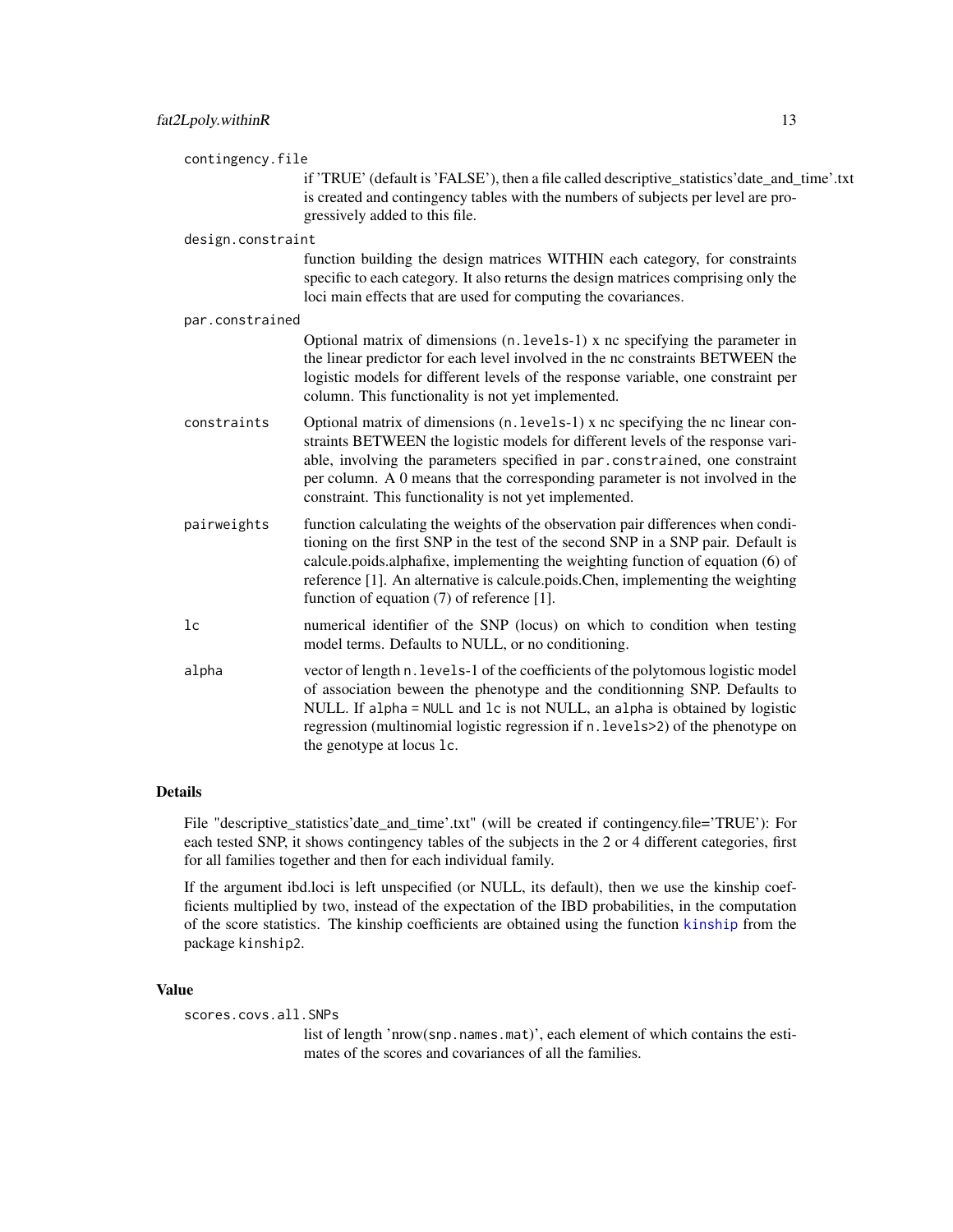<span id="page-13-0"></span>snp.names.mat (same matrix as provided as argument) matrix of one or two columns giving the names of the SNPs (if one column matrix) or pairs of SNPs (if two columns matrix) to be analyzed. These SNPs represent all or part of the SNPs in the data files datfilenames.

#### Author(s)

Alexandre Bureau and Jordie Croteau

#### References

Bureau A., Croteau J., Chagnon, Y.C., Roy, M.-A. and Maziade, M. Extension of the Generalized Disequilibrium Test to polytomous phenotypes and two locus models. Frontiers in Genetics, 5: Article 258.

#### See Also

[fat2Lpoly](#page-6-1)[,read.merlin.files,](#page-15-1)[get.scores.pvalues](#page-13-1)

#### Examples

data(ped.x.all)

```
## Not run:
snp.names.mat=cbind(rep("snp4.loc1",2),c("snp3.loc2","snp4.loc2"))
microsat.names.mat=cbind(rep("1_4_mrk:",2),c("2_3_mrk:","2_4_mrk:"))
fat2Lpoly.allSNPs=fat2Lpoly.withinR(ped.x.all,snp.names.mat,ibd.loci=
                            microsat.names.mat,contingency.file=TRUE,
design.constraint=design.endo2disease,
lc=1)joint.tests=list(c(2,5))
get.scores.pvalues(fat2Lpoly.allSNPs,joint.tests)
```
## End(Not run)

<span id="page-13-1"></span>get.scores.pvalues *function to compute scores and p-values*

#### Description

For each tested SNP and each parameter in the model, computes scores by summing family scores over all families and computes the corresponding p-values. P-values of global and joint tests are also computed.

#### Usage

get.scores.pvalues(test, joint.tests)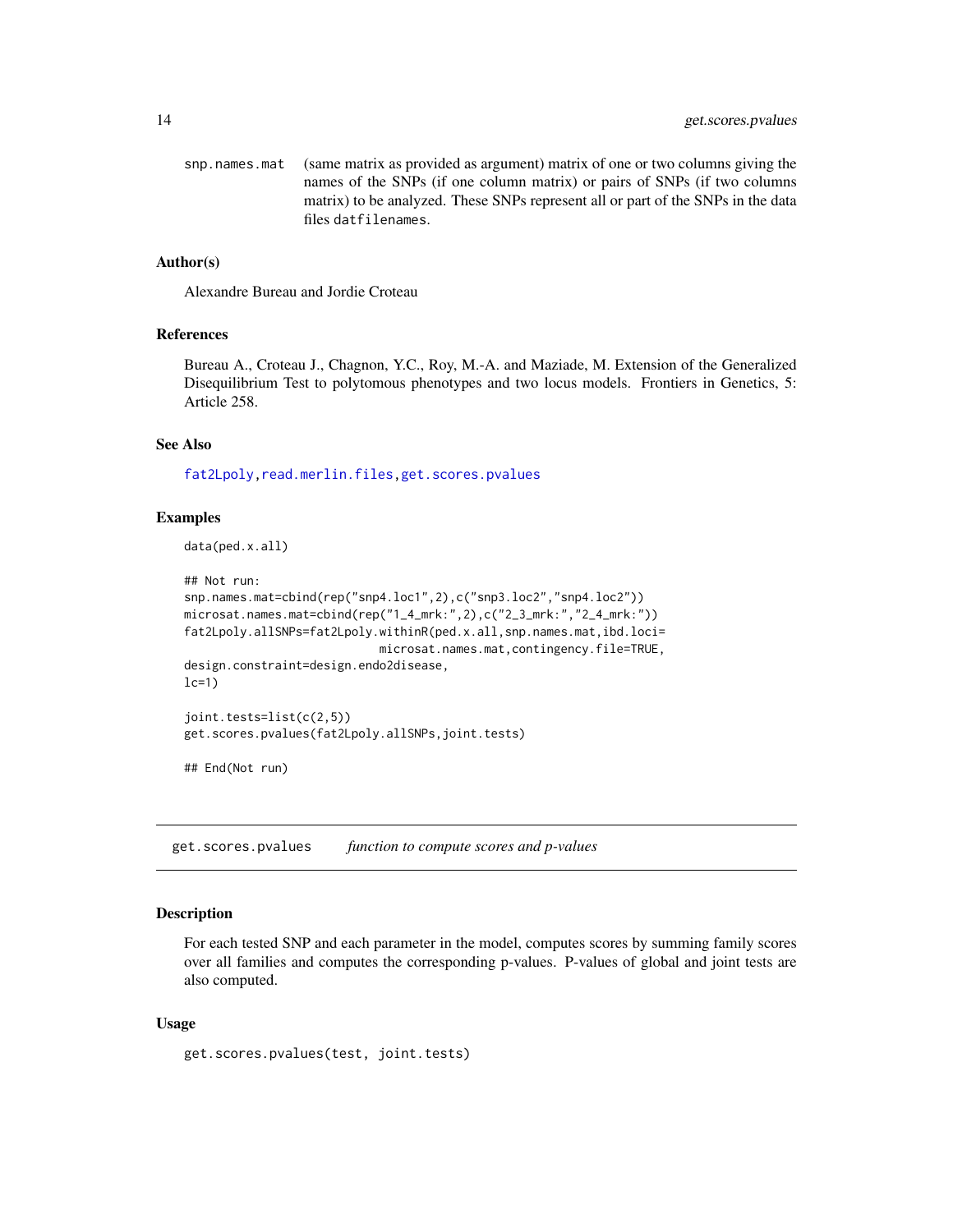#### <span id="page-14-0"></span>Arguments

| test        | object returned by fat2Lpoly.withinR.                                                                                                                                                   |
|-------------|-----------------------------------------------------------------------------------------------------------------------------------------------------------------------------------------|
| joint.tests | list of vectors of numbers between 1 and the total number of parameters in the<br>design function. Each vector gives parameter indices to test the corresponding<br>parameters jointly. |

#### Value

data frame of p-values for all the tested SNPs, for the global test (all parameters tested jointly), the individual tests and other joint tests specified by the argument joint.tests. The p-values are obtained from scores summed over all families. These scores of individual tests are also included in this data frame.

#### Author(s)

Alexandre Bureau and Jordie Croteau

#### See Also

[fat2Lpoly](#page-6-1)[,fat2Lpoly.withinR](#page-11-1)

#### Examples

data(fat2Lpoly.allSNPs)

 $joint.tests=list(c(2,5),c(3,4))$ 

get.scores.pvalues(fat2Lpoly.allSNPs, joint.tests)

|   | $\#$ |                                  |                               |          | snp.cond snp.test global_p params.joint_2-5_p params.joint_3-4_p param_1_score |          |          |       |       |
|---|------|----------------------------------|-------------------------------|----------|--------------------------------------------------------------------------------|----------|----------|-------|-------|
|   |      |                                  |                               |          | 7.12e-01                                                                       |          | 0.000954 |       | 0.449 |
|   |      |                                  |                               |          | 1.24e-05                                                                       |          | 0.000954 |       | 0.449 |
|   |      |                                  |                               |          | 1.44e-01                                                                       |          | 0.000954 |       | 0.449 |
|   |      | # 4 snp4.loc1 snp6.loc2 5.59e-04 |                               |          |                                                                                | 3.84e-02 | 0.000954 |       | 0.449 |
|   |      | # 5 snp4.loc1 snp8.loc2 1.15e-03 |                               |          | 1.55e-01                                                                       |          | 0.000954 |       | 0.449 |
|   |      |                                  |                               |          | # param_2_score param_3_score param_4_score param_5_score param_1_p param_2_p  |          |          |       |       |
| # |      | 0.333                            |                               | $-1.427$ | 3.638                                                                          | 0.733    | 0.653    | 0.739 |       |
| # |      | 0.890                            |                               | -1.427   | 3.638                                                                          | 4.612    | 0.653    | 0.373 |       |
| # |      |                                  | 0.776                         | $-1.427$ | 3.638                                                                          | 1.785    | 0.653    | 0.438 |       |
| # |      |                                  | $-0.082$                      | $-1.427$ | 3.638                                                                          | 2.553    | 0.653    | 0.934 |       |
| # |      |                                  | 0.869                         | $-1.427$ | 3.638                                                                          | 1.695    | 0.653    | 0.385 |       |
| # |      |                                  | param_3_p param_4_p param_5_p |          |                                                                                |          |          |       |       |
|   | # 1  | 0.154                            | 0.000275                      | 0.464000 |                                                                                |          |          |       |       |
|   | #2   |                                  | 0.154 0.000275 0.000004       |          |                                                                                |          |          |       |       |
|   | #3   |                                  | 0.154 0.000275 0.074200       |          |                                                                                |          |          |       |       |
|   | #4   |                                  | 0.154 0.000275 0.010700       |          |                                                                                |          |          |       |       |
|   | # 5  |                                  | $0.154$ $0.000275$ 0.090100   |          |                                                                                |          |          |       |       |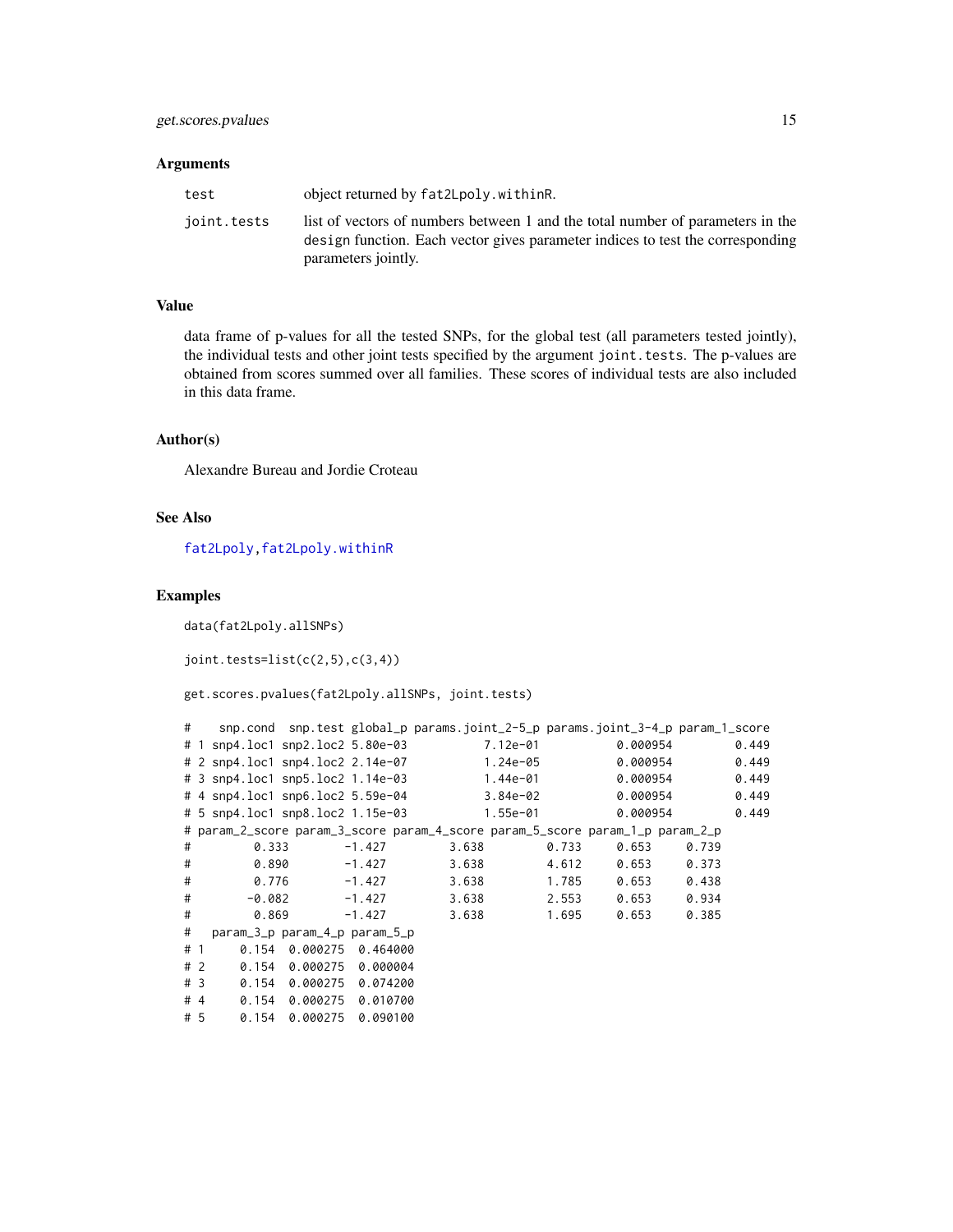<span id="page-15-0"></span>

#### Description

This list is an example of output from the function read.merlin.files. It is provided to test the function fat2Lpoly.withinR by executing the example code in the fat2Lpoly.withinR documentation.

#### Usage

data(ped.x.all)

#### Format

A list of six objects:

- ped data frame with columns fam.id, subject.ids, endophenotype and phenotype (in the given order)
- x.all data frame of SNP genotypes in the format "(number of minor alleles)/2", for all SNPs listed in the file(s) in datfilenames. It contains only the SNP data and it has as column names the SNP names in datfilenames. The lines come in the same order as in ped.
- MA.table data frame giving the minor allele numbers of all the SNPs. The first column consists of x.all's column names and the second column the minor allele numbers.
- ibd.dat.list list of one or two data frames containing the columns of the IBD data file(s) in ibdfilenames.
- y1.name affection name extracted from first line of the data file(s)
- **y2.name** affection name extracted from second line of the data file(s)
- ibdfilenames (same object as provided as argument) vector of 1 or 2 (the number of loci involved in the design function) character strings giving the names of the Merlin format ibd files corresponding to the pedigree files.

#### Examples

data(ped.x.all)

<span id="page-15-1"></span>read.merlin.files *function to read input files in Merlin format*

#### **Description**

Reads the pedigree, data and allele frequency input files. The data read is reformatted to be used by the function fat2Lpoly.withinR.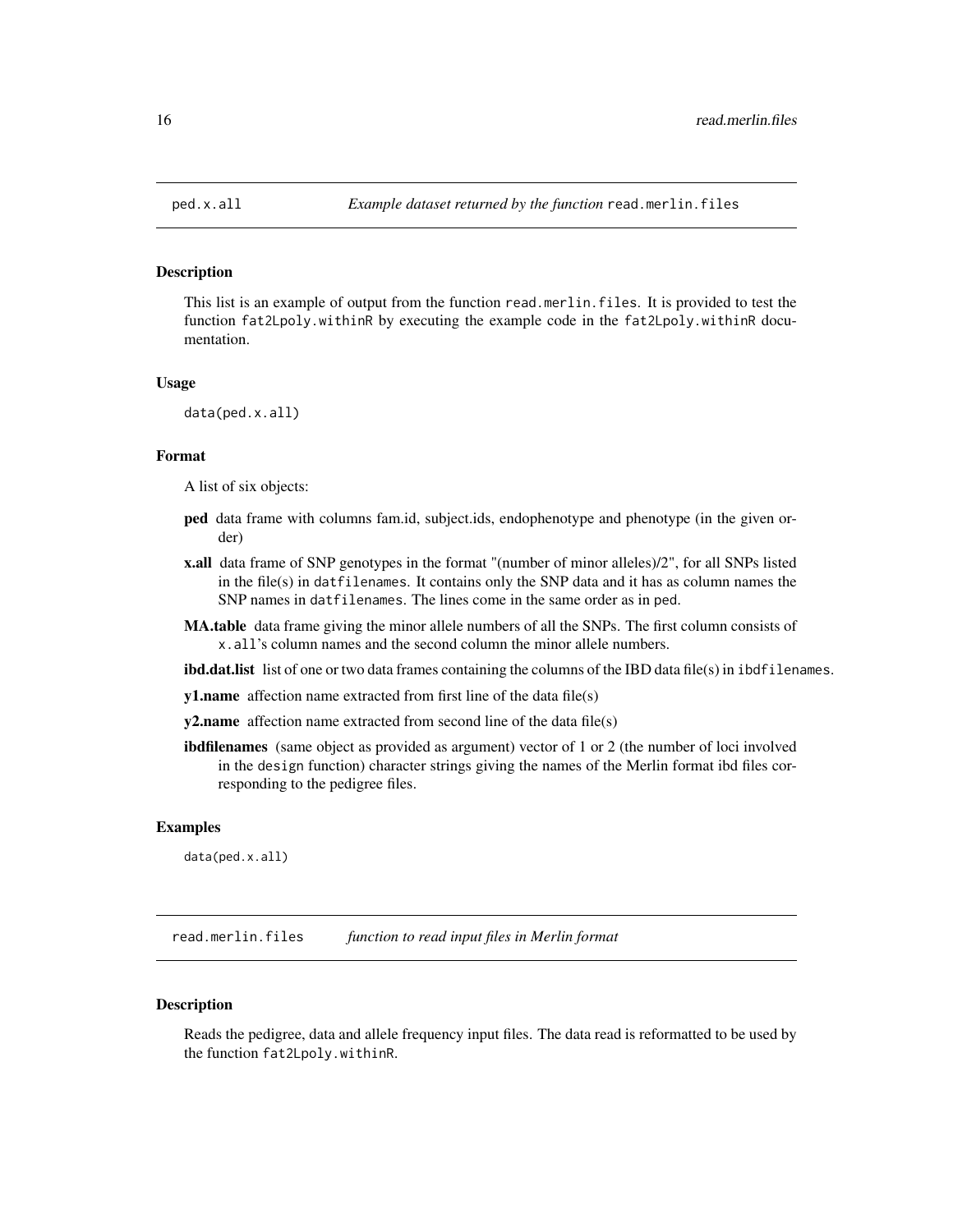#### read.merlin.files 17

#### Usage

read.merlin.files(pedfilenames, datfilenames, freq.data, ibdfilenames = NULL)

#### Arguments

| pedfilenames | vector of 1 or 2 (the number of loci involved in the design function) charac-<br>ter strings giving the names of the pedigree files in Merlin format (see Merlin<br>website $[1]$ ). Put the full path of the files if they are not in the current working<br>directory. If the phenotype is polytomous with 4 levels created by all combi-<br>nations of two dichotomous phenotypic variables $Y_1$ and $Y_2$ , then the sixth and<br>seventh columns of each file contain respectively $Y_1$ (e.g. the endophenotype)<br>and $Y_2$ (e.g. the disease phenotype). If the phenotype is dichotomous, then the<br>sixth column of each file contains it. |
|--------------|--------------------------------------------------------------------------------------------------------------------------------------------------------------------------------------------------------------------------------------------------------------------------------------------------------------------------------------------------------------------------------------------------------------------------------------------------------------------------------------------------------------------------------------------------------------------------------------------------------------------------------------------------------|
| datfilenames | vector of 1 or 2 (the number of loci involved in the design function) character<br>strings giving the names of the Merlin format data files corresponding to the<br>pedigree files.                                                                                                                                                                                                                                                                                                                                                                                                                                                                    |
| freq.data    | Either $(1)$ a vector of 1 or 2 (the number of loci involved in the design function)<br>character strings giving the names of the allele frequency files corresponding to<br>the pedigree files. These files must be in Merlin Classic format. or $(2)$ a list of<br>length 1 or 2 (the number of loci involved in the design function), each element<br>of which is a numeric vector of length 'number of SNPs in datfilenames' and<br>specifies each SNP's minor allele.                                                                                                                                                                             |
| ibdfilenames | vector of 1 or 2 (the number of loci involved in the design function) character<br>strings giving the names of the Merlin format ibd files corresponding to the<br>pedigree files. If NULL (the default), the reading of the IBD files is skipped.                                                                                                                                                                                                                                                                                                                                                                                                     |

#### Details

All subjects included in the pedigree files must also be found in the IBD files.

All fields in the pedigree files must be numeric. No letters allowed, even for family and subject ID's.

#### Value

returns a list of six objects:

| ped          | data frame with columns fam.id, subject.ids, endophenotype and phenotype (in<br>the given order)                                                                                                                                                                          |
|--------------|---------------------------------------------------------------------------------------------------------------------------------------------------------------------------------------------------------------------------------------------------------------------------|
| x.all        | data frame of SNP genotypes in the format "(number of minor alleles)/2", for all<br>SNPs listed in the file(s) in datfilenames. It contains only the SNP data and it<br>has as column names the SNP names in datfilenames. The lines come in the<br>same order as in ped. |
| MA.table     | data frame giving the minor allele numbers of all the SNPs. The first column<br>consists of x, all's column names and the second column the minor allele num-<br>bers.                                                                                                    |
| ibd.dat.list | list of one or two data frames containing the columns of the IBD data file(s) in<br>ibdfilenames.                                                                                                                                                                         |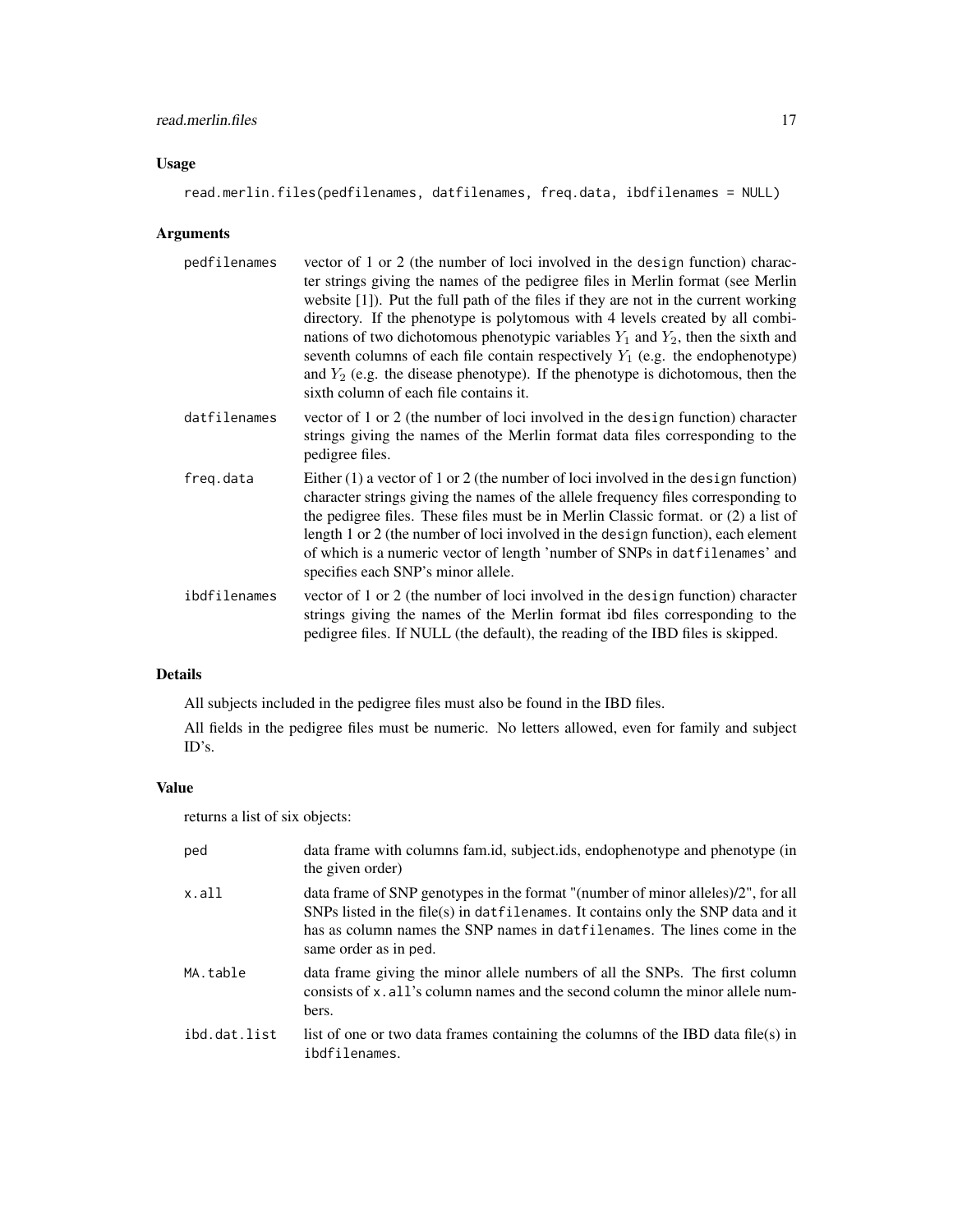<span id="page-17-0"></span>

| v1.name      | affection name extracted from first line of the data file(s)                                                                                                                                                             |
|--------------|--------------------------------------------------------------------------------------------------------------------------------------------------------------------------------------------------------------------------|
| v2.name      | affection name extracted from second line of the data file(s)                                                                                                                                                            |
| ibdfilenames | (same object as provided as argument) vector of 1 or 2 (the number of loci<br>involved in the design function) character strings giving the names of the Merlin<br>format ibd files corresponding to the pedigree files. |

#### Author(s)

Alexandre Bureau and Jordie Croteau

#### References

1. http://www.sph.umich.edu/csg/abecasis/Merlin/tour/input\_files.html

#### See Also

[fat2Lpoly.withinR](#page-11-1)

#### Examples

```
path.data=paste(.libPaths()[which(unlist(lapply(.libPaths(),
function(x) length(grep("fat2Lpoly",dir(x)))))>0)],
"/fat2Lpoly/extdata/",sep="")
if(length(path.data)>1) path.data=path.data[length(path.data)]
input.data=read.merlin.files(pedfilenames=
                 paste(path.data,c("loc1.ped","loc2.ped"),sep=""),
                 datfilenames=
paste(path.data,c("loc1.dat","loc2.dat"),sep=""),
     freq.data=
     paste(path.data,c("loc1.freq","loc2.freq"),sep=""),
                       ibdfilenames=
paste(path.data,c("loc1.ibd","loc2.ibd"),sep=""))
input.data2=read.merlin.files(pedfilenames=
paste(path.data,"loc2.ped",sep=""),
                            datfilenames=
                            paste(path.data,"loc2.dat",sep=""),
                            freq.data=
                            paste(path.data,"loc2.freq",sep=""),
ibdfilenames=
paste(path.data,"loc2.ibd",sep=""))
```